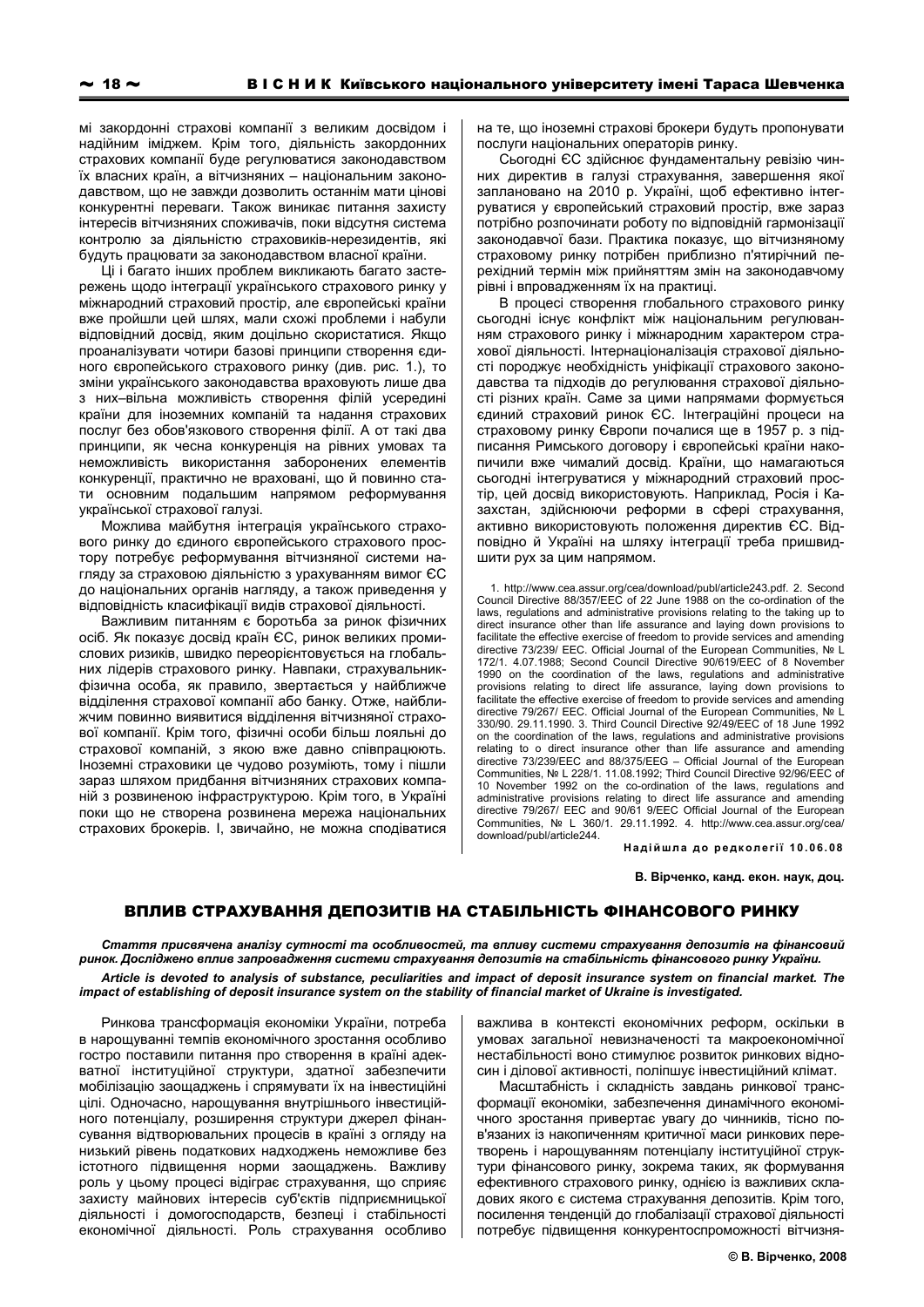ного страхового ринку, обумовлює необхідність визначення основних напрямків розвитку страхової діяльності в Україні та оптимізації структури страхового ринку.

Сутність, значення та механізм функціонування системи страхування депозитів отримали висвітлення в економічній літературі. Належне місце в розробці даної наукової тематики займають праці Алексеєнко М., Огієнко В., Раєвської Т., Перотти Э., Фриза С., Эггенбергера К. та інших. Водночас, питання, пов'язані із дослідженням впливу системи гарантування вкладів на стабільне функціонування усього фінансового ринку, на наш погляд, вивчені та висвітлені недостатньо.

Мета даної статті полягає у дослідженні специфіки впливу страхування депозитів на стабільність фінансового ринку України, а також розробці рекомендацій щодо напрямків підвищення ефективності її функціонування. Завдання дослідження підпорядковані досягненню поставленої мети і спрямовані на вивчення сутності страхування депозитів; теоретичний та статистичний аналіз впливу системи страхування депозитів на стабільність фінансового ринку; дослідження основних напрямків розбудови та підвищення ефективності функціонування системи страхування депозитів України відповідно до вимог сьогодення.

Ефективність системи страхування депозитів. що гарантує повернення в обмеженому обсязі інвестованих коштів власникам депозитів у випадку банкрутства банківської установи, та необхідність її запровадження вже протягом довгого періоду часу є предметом дискусій багатьох економістів. Приватні страхові компанії за умови неефективного управління страховими ризиками у процесі гарантування вкладів у банківських установах можуть понести значні збитки, що врешті-решт призведе до їх банкрутства. Тому, страхування депозитів найчастіше здійснюється державним агентством і якщо сума страхових виплат перевищує розмір накопичених страхових премій надлишок у більшості випадків покривається за рахунок бюджетних коштів, що знижує стимули до ефективного адміністративного управління та оцінки страхових й ринкових ризиків. Крім того, головними перевагами існування системи гарантування вкладів користуються не великі та стабільні фінансові інститути, які можуть залучати депозити й без допомоги системи страхування, а в основному ризиковані та недостатньо капіталізовані банківські установи, що отримують можливість залучати заощадження населення під низьку норму процента. За умов, коли як ризиковані, так і стабільні капіталізовані банки сплачують одну й ту ж процентну ставку за користування депозитами зростають стимули до зниження витрат на управління кредитними, ринковими та операційними ризиками. Як показує досвід США, зростання конкуренції у банківському секторі поряд із функціонуванням системи страхування депозитів призвело до зменшення частки капіталу у власних ресурсах банків з 8 % до 4 % і одночасно спричинило зростання ризикових активів у структурі балансу.

Таким чином, з одного боку, страхування депозитів дозволяє забезпечити прозорість та стабільність функціонування банківської системи, підвищити довіру до неї з боку індивідуальних власників капіталу і потенційних інвесторів, з іншого - гарантування вкладів знижує ринкову дисципліну всіх учасників фінансового ринку інвесторів, фінансових інститутів та позичальників. В результаті може відбуватися погіршення якості активів фінансових посередників та зростання ризикованості фінансових операцій на грошово-кредитному ринку, що у свою чергу буде здійснювати негативний вплив на стабільність фінансової системи, розвиток інституційної структури фінансового ринку і зможе призвести до наростання кризових тенденцій у фінансовій сфері [3,

с.55]. Фінансовий ринок країни здійснює визначальний вплив на економічний розвиток та довгострокове зростання, що підтверджується результатами економетричних досліджень Р. Голдсміта, Р. Кінга, Р. І. МакКінона та Р. Левайна. Тому проблема визначення характеру та механізму впливу страхування депозитів на глибину фінансового ринку та розвиток системи фінансових інститутів є надзвичайно актуальною.

На сьогодні, світовий досвід все ж таки засвідчує позитивний вплив гарантування вкладів на розвиток фінансових відносин в окремих країнах. На наш погляд, характер та інтенсивність впливу страхування депозитів на фінансовий ринок країни залежить перш за все від причин формування, мотивів, що лежать в основі створення та макроекономічної ситуації, яка супроводжує процес становлення та розвитку системи гарантування вкладів. Запровадження страхування депозитів саме по собі не є гарантією стабільного та швидкого зростання глибини фінансового ринку. Лише за умови досягнення відповідних показників макроекономічної стабільності та якісних характеристик фінансового ринку, система страхування вкладів може здійснювати позитивний вплив на розвиток інституційної структури фінансового ринку і перш за все банківського сектора як головного її елемента.

Результати економетричного аналізу, проведеного Робертом Каллом із використанням статистичного базису, який охоплює індикатори економічного розвитку 42 країн за період 1980-1995 років, свідчать про існування стійкого позитивного зв'язку між системою гарантування вкладів, зростанням глибини фінансового ринку, стабільністю фінансового ринку та темпами економічного розвитку [5. с.13-15]. У процесі аналізу Калл виявив, що країни, які запровадили системи страхування вкладів і одночасно характеризувалися високою стабільністю фінансового сектора, відзначаються вищими темпами зростання об'єму фінансового ринку та реального ВВП.

Таким чином, страхування депозитів позитивно впливає на формування фінансового ринку якщо: існують передумови для стійкого інституційного розвитку; зростає довіра населення до держави та уряду; банківська система відзначається стабільністю та надійністю; відсутні кризові тенденції на міжнародному фінансовому ринку; існують глибокі законотворчі традиції, сильна й дієва судова влада, широке та ефективне нормативноправове поле. У той же час, впровадження механізмів гарантування на ринку депозитів у період загальної макроекономічної нестабільності аж ніяк не врятує ситуацію, а навпаки, спричинить різке зниження глибини фінансового ринку. Отже, ефективність новоствореної системи страхування депозитів багато в чому залежить від умов економічного середовища та ситуації на ринку грошовокредитних ресурсів, що передували її створенню.

В Україні становлення системи гарантування вкладів відбулося в 1998 р. Основною метою її створення було підвищення довіри населення до банківської системи й залучення таким чином додаткових фінансових ресурсів у вигляді заошаджень фізичних осіб на депозитні рахунки комерційних банків. На жаль, в умовах відсутності макроекономічної рівноваги, наростання кризових тенденцій у банківській сфері та загальної дестабілізації фінансової системи досягти намічених цілей не вдалося, а ефект від запровадження страхування депозитів був зовсім протилежним. Як свідчать досліджені нами статистичні дані і так досить висока мінливість фінансового ринку України зросла ще більше. Рівень стабільності фінансового ринку найчастіше характеризує стандартне відхилення відношення агрегату М2 до ВВП, більш точні результати може дати дослідження динаміки відношення агрегату QM (квазігрошей) до ВВП, оскільки агрегат QM не включає М1. Стабільність вітчизняного фінансового ринку, починаючи з 1998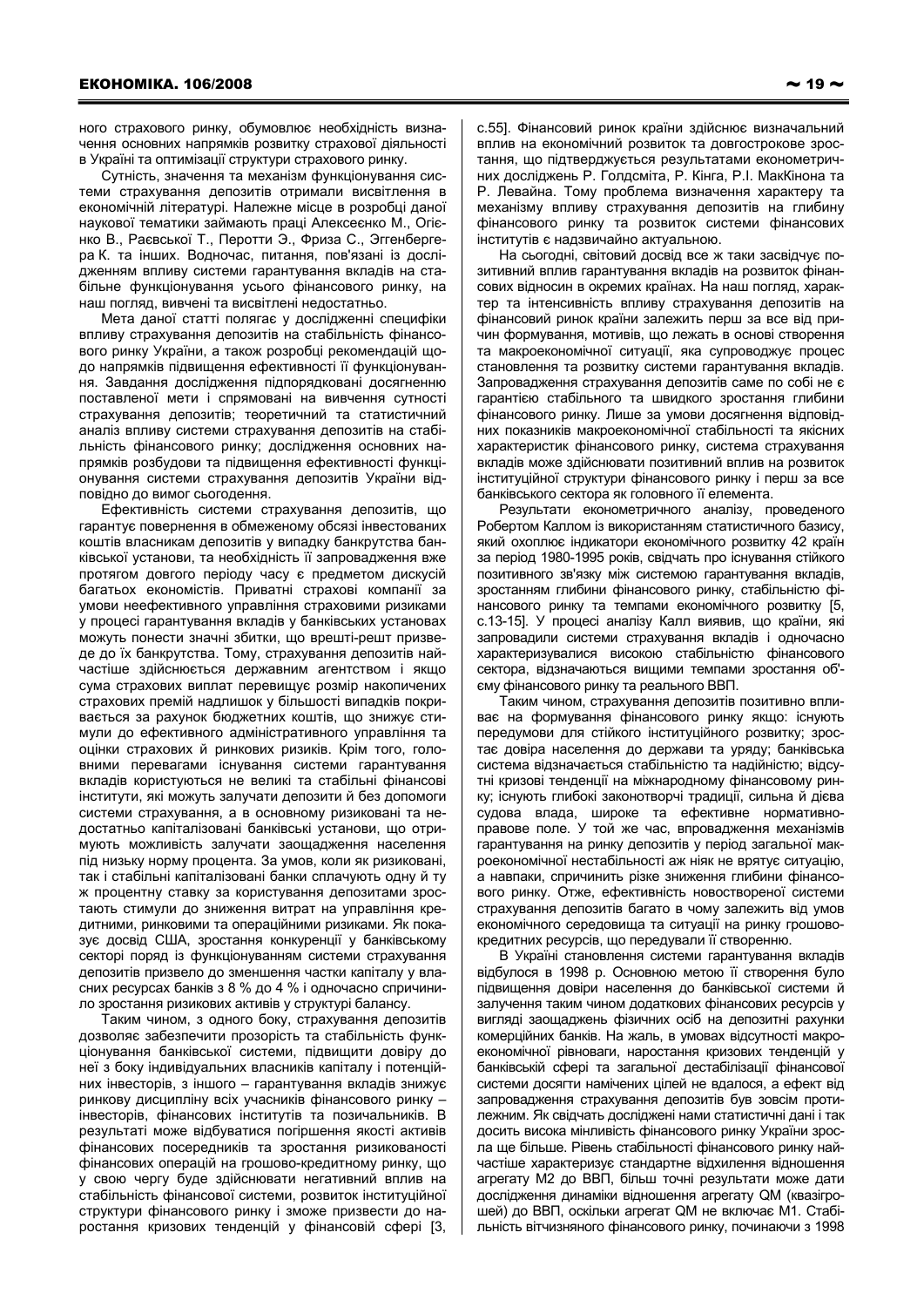року суттєво знизилася, що підтверджується значним зростанням стандартного відхилення показника QM/BBП з 22,1 % до 27,8 %. Даний індикатор не є абсолютно репрезентативним. У залежності від капіталізації банківської системи, нормальний рівень показника, що характеризує стан стійкого розвитку фінансового сектора на противагу дестабілізації, може бути дуже різним. Наприклад, для Швейцарії, де рівень капіталізації банківської системи сягає 550 % від ВВП, стандартне відхилення відношення QM/BBП в 30-45 % є нормальним явищем. Одночасно для України, де рівень капіталізації банківської системи становить менше 4 % від ВВП, стандартне відхилення індикатора QM/ВВП на рівні, вищому за 6 %, свідчить про зниження стабільності фінансового ринку, незважаючи на зростання темпів приросту ВВП, починаючи з 2000 року.

Дестабілізація фінансового ринку спричинила звуження структури джерел зовнішнього залучення коштів до банківського сектора, що зумовило зниження кредитного потенціалу й зростання ризикованості банківської діяльності. Результатом цього стало суттєве зниження темпів приросту глибини фінансового сектора з 20,1 % до 13.2 %. Таким чином, запровадження системи гарантування депозитів у період дестабілізації грошовокредитної сфери зумовило подальше наростання кризових тенденцій і поступове зниження темпів приросту об'єму фінансового ринку, що в кінцевому підсумку здійснило негативний вплив на процес трансформації економіки та сповільнило економічний розвиток.

Незважаючи на вищесказане, ліквідація системи страхування вкладів не вирішить проблем. На наш погляд, головні зусилля органів грошово-кредитного регулювання мають бути спрямовані на реалізацію заходів монетарної політики, спрямованих на подальшу стабілізацію банківського сектора, підвищення рівня його капіталізації й одночасно усунення головних недоліків існуючої системи гарантування депозитів, які знижують ефективність її функціонування. Оскільки, як показує міжнародна практика, неадекватна система страхування вкладів створює загрозу для всієї фінансової системи [2, с.22]. Як свідчать результати проведеного дослідження, запровадження системи гарантування вкладів в Україні не призвело до збільшення довіри до банківської системи. Статистичні дані свідчать про те, що, починаючи з 1998 року, обсяг заощаджень населення у грошовій формі зростав швидшими темпами ніж сума депозитів населення в комерційних банках України. Навіть незважаючи на те, що у процесі проведення розрахунків не враховувались тіньові доходи населення, які, на думку експертів, становлять 40 % від ВВП.

На наш погляд, існує чотири основних напрямки вдосконалення системи страхування депозитів комерційних банків України. По-перше, страхове відшкодування у розмірі 50000 грн. є недостатнім. Незважаючи на те, що у структурі вкладів близько 80 % належить депозитам розміром до 20000 грн., а депозитам розміром більше 20000 грн. - лише 15 %, у загальному обсязі депозитів частка останньої групи становить 76 % без урахування депозитів Ощадного банку України. У зв'язку з цим, вважаємо за доцільне гарантувати подальше поступове підвищення відшкодування депозитного вкладу, що у майбутньому забезпечить збільшення обсягів депозитів населення в комерційних банках, і, у свою чергу, призведе до збільшення кредитного потенціалу комерційних банків. Також, необхідно забезпечити відповідність розміру відшкодування тенденціям розвитку ринку грошово-кредитних ресурсів та обсягу середніх грошових заощаджень населення, яку можна досягти шляхом періодичної індексації максимального розміру страхового відшкодування [4, с.49-50].

По-друге, має бути змінена процедура відбору банків для участі в системі гарантування депозитів, оскільки на сьогодні майже всі комерційні банки, що мають ліцензію на здійснення операцій з вкладами фізичних осіб і виконують нормативи НБУ, зобов'язані стати членами фонду. Це означає, що частина комерційних банків, які хоча й виконують економічні нормативи, але завдяки недолікам системи банківського нагляду можуть відзначатися дуже ризиковою структурою активів, також стануть членами системи страхування депозитів і будуть створювати постійну загрозу неповернення депозитів для своїх вкладників. За умови існування досить великої кількості таких банків та при недостатній капіталізації страхової системи, гарантування вкладів пов'язане з можливістю виникнення додаткових зобов'язань держави перед вкладниками. Значний обсяг умовних зобов'язань уряду, на наш погляд робить конче необхідним перехід від загального охоплення страховою системою комерційних банків до вибіркового обов'язкового залучення комерційних банків, що пройшли суворе обстеження та відбір з боку контрольнонаглядових органів Фонду гарантування вкладів та відповідають підвищеним вимогам щодо достатності капіталу, ліквідності та структури активів.

По-трете, особливої уваги заслуговує питання посилення нагляду за діяльністю банків, що входять до системи гарантування вкладів. Відсутність належного нагляду та контролю діяльності комерційних банків, вклади в яких підлягають страхуванню, призводить врештірешт до посилення кризових тенденцій у фінансовому секторі та може стати причиною значних потенційних втрат у майбутньому [1, с.17]. По-четверте, однією з альтернатив державній системі страхування депозитів є створення приватної системи гарантування вкладів, яка, за умови достатнього фінансування, може виявитися більш економічно ефективною, політично незалежною й гнучкою. Таким чином, ефективно функціонуюча система страхування депозитів у майбутньому забезпечить низьку ризикованість банківських депозитів, залучення заощаджень населення у реальний сектор економіки та створить передумови для стабільного економічного зростання.

Підсумовуючи дослідження слід зазначити, що не зважаючи на неоднозначну оцінку характеру впливу системи гарантування вкладів на місткість та стабільність фінансового ринку. Україні слід продовжувати розвивати і удосконалювати механізм страхування депозитів.

Актуальність і гострота проблеми розбудови інституційної структури фінансового ринку і підвищення ефективності її функціонування в умовах транзитивної економіки свідчить про об'єктивну необхідність подальшого розвитку теоретико-методологічного та емпіричного базису дослідження напрямків розвитку вітчизняного страхового ринку. Комплексного аналізу потребує запровадження системи обов'язкового медичного страхування. Крім того, потрібно дослідити напрямки удосконалення структури фінансового ринку та підвищення конкурентоспроможності вітчизняних страхових компаній. Таким чином, необхідність проведення подальшого дослідження в даному напрямку не викликає сумніву.

<sup>1.</sup> Алексеєнко М.О. Страхування вкладів фізичних осіб: практика та шляхи її вдосконалення // Економіка України. - 2002. - №3. - С.17-18. 2. Желтоносов В.М., Филатова В.В. Рынок сбережений: гарантирование вкладов граждан // Финансы и кредит - 2003 - Ne22  $C.21.24$ 3. Коноваленко Н.И. Мировой опыт страхования депозитов // Банковская практика за рубежом. - 2001. - №3. - С.50-57. 4. Перотти Э., Фриз С., Эггенбергер К. Гарантирование банковских депозитов: мировая практика // Деньги и кредит. - 2000. - №6. -С.47-53. 5. Сull R. The effect of deposit insurance on financial depth: a cross-country analysis. - Washington: World Bank, 1998. - 30 pp.